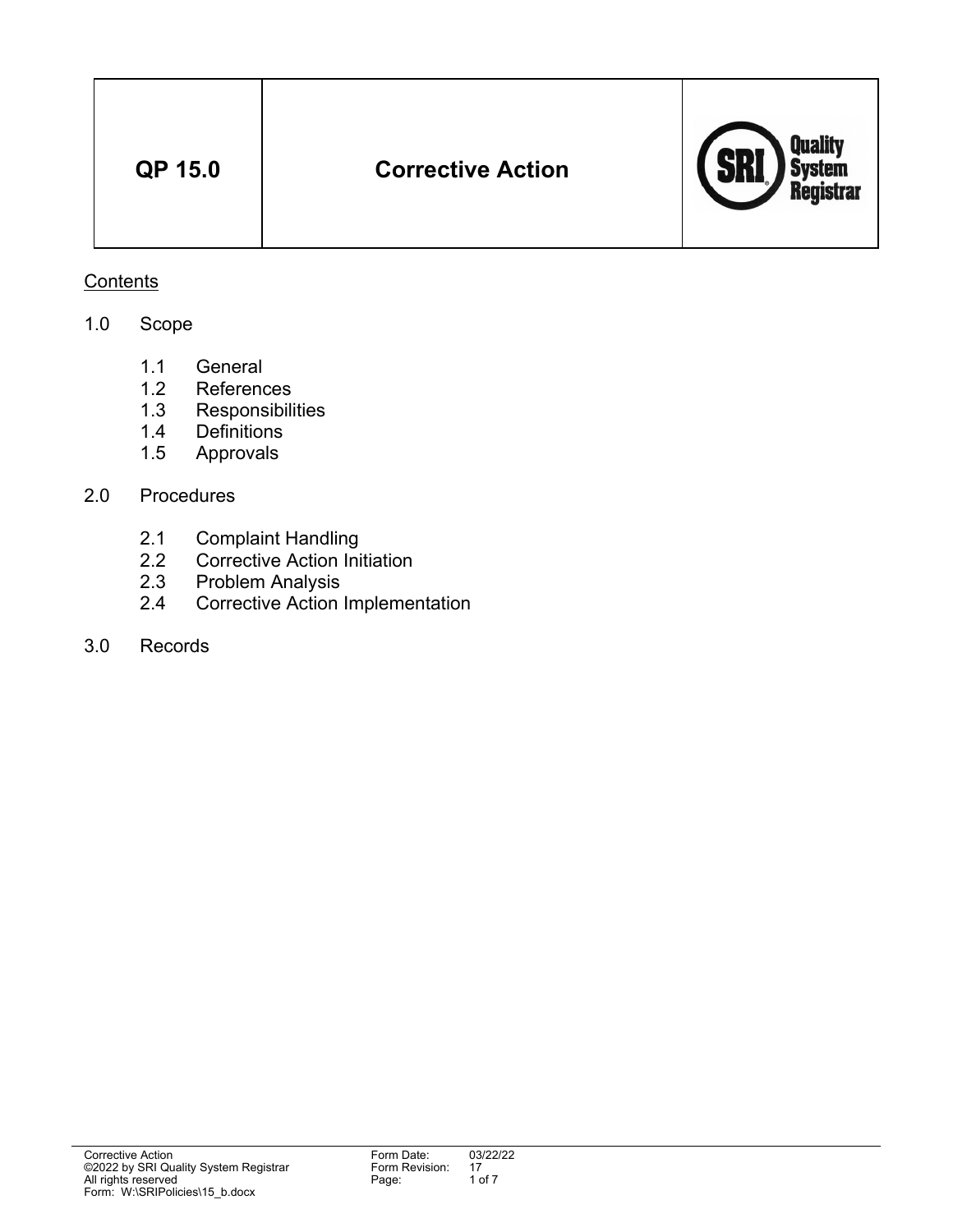# 1.0 Scope

# 1 General

This procedure applies to all corrective actions to be acted upon by SRI.

### 1.2 References

 ISO/IEC 17021-1 *Conformity assessment - Requirements for bodies providing audit and certification of management systems*, and any related normative document(s), most current revisions.

*SRI Policy Manual Management Systems* (QPM)

*Articles of Association* (QP 3.0)

*Pre-Audit Registration Procedures* (QP 4.0)

*On-Site Audit Procedure* (QP 5.0)

*Appeal and Dispute Resolution System* (QP 8.0)

*Subcontractor Requirements* (QP 13.0)

*Internal Audit/Management Review* (QP 14.0)

Customer Complaint Files

Request for Corrective Action (CAR) (R20.34)

#### 1.3 Responsibilities

**President & COO:** is responsible for ensuring that the Corrective Action system is established and implemented. He/she shall also be responsible for establishing and maintaining an organization reporting to him/her which shall establish, maintain, and continually improve all registration policies and procedures.

**SRI Advisory Council:** approval of significant changes to audit procedures and policy revisions rest with the SRI Advisory Council.

**Dispute Resolution Committee (DRC):** empowered to act by the SRI Board of Directors, in reviewing and resolving any appeal or dispute brought to them by the President & COO, CEO, or designate from the SRI registration program.

**Associate V.P., Certification:** is responsible for developing and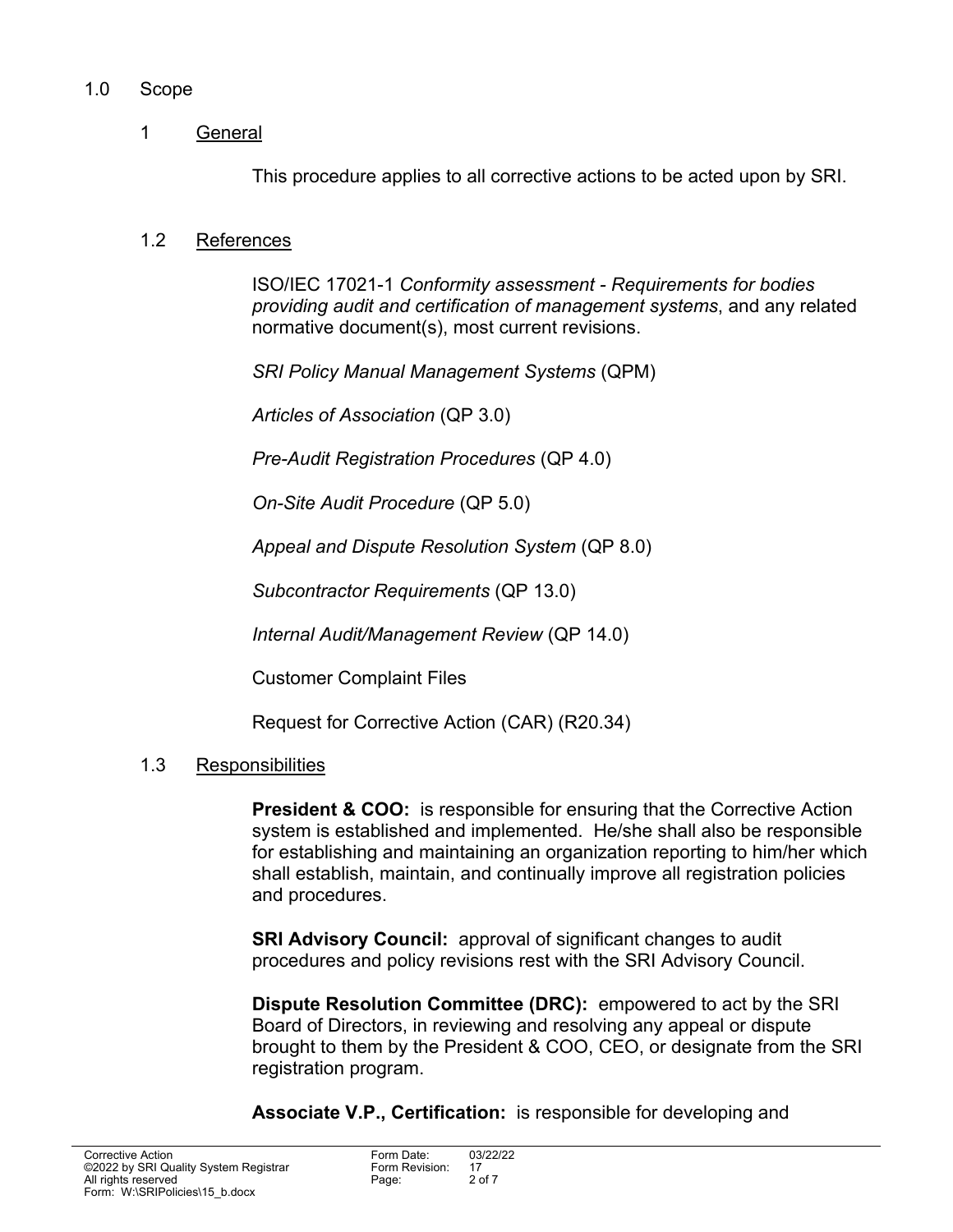implementing corrective actions applicable to the registration system, formal complaints, and ensuring actions are taken.

**Technical Manager:** is responsible for verifying Corrective Action plans are implemented and maintaining the records of such.

**Customer Care:** is responsible for developing and implementing corrective actions taken for any formal complaints about customer care.

**SRI Department Managers:** are responsible for developing and implementing corrective applicable to the implementation and conformance to SRI policies, procedures, and forms, and ensuring actions are taken.

- 1.4 Definitions None
- 1.5 Approvals This procedure has been approved by the SRI President & COO.

# 2.0 Procedures

- 2.1 Complaints
	- .1 SRI is responsible for all decisions at all levels of the complaints-handling process. Any action by SRI related to complaints will not result in discriminatory action against the complainant. Complaints are subject to all rules of confidentiality.
	- .2 SRI determines if complaints are related to activities under its control or if complaints are related to a registrant.
		- A. Complaints against a registrant must be submitted in writing.
			- 1. The Associate V.P., Certification records the complaint on the R20.25. The Associate V.P., Certification gathers information needed to determine if the complaint is valid. Valid complaints are referred to the client in question with a request for investigation and comment on any actions taken to date by the client. If the Associate V.P., Certification is satisfied with the client's response (i.e., client has already instituted effective corrective action), it is added to the record and the issue is closed. If the Associate V.P., Certification is not satisfied, then SRI issues a corrective action notification to the client (R20.35). Once complete, the R20.35 is entered into the record.
			- 2. If possible, SRI will acknowledge the receipt of the complaint and provide progress reports. The decision to be communicated to the complainant is made by, or reviewed and approved by, an individual not previously involved in the subject of the complaint.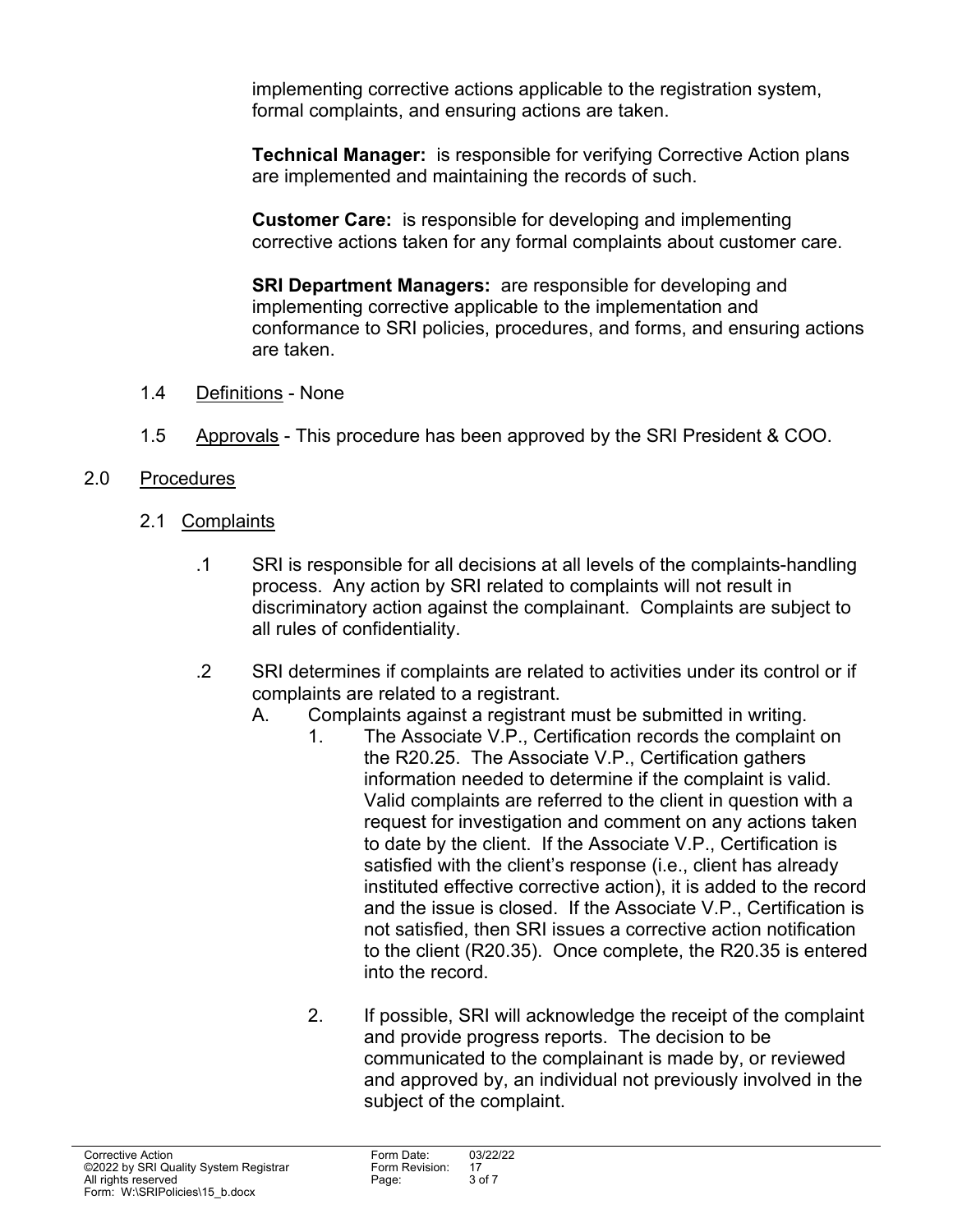- 3. SRI will determine, together with the certified client and the complainant, whether and, if so, to what extent, the subject of the complaint and its resolution shall be made public.
- B. Complaints against SRI are typically received via the *SRI Quality System Registrar Continual Improvement Questionnaire* (R20.52). If verbal complaints are received, they are referred to the Associate V.P., Certification, and/or the appropriate program lead. The responsible individual will document the verbal complaint for further processing.
- C. For complaints received via the CIQ, the Director, Customer Care assigns the issue to the appropriate manager who handles the complaint and notes the actions taken in the CIQ form. For verbal complaints, the Associate V.P., Certification, or designee assigns the issue to the appropriate manager who handles the complaint and reports the steps taken. Those actions are recorded.
- D. The effectiveness of the certified management system is considered. If the system is determined to be ineffective, then the complaint is elevated into the corrective action system. This includes both complaints against clients and against SRI.

# 2.2 Corrective Action Initiation

*Request for Corrective Action* (R20.34) form may be initiated from:

- A. Internal Auditor's reports or from customer complaints, to resolve difficulties encountered in performing an audit or a result of management reviews and committee meetings (SRI Board of Directors, Advisory Council, etc.).
- B. Deficiencies or noncompliance found in the process of an internal audit or external audits. Corrective Actions issued by Accreditation Bodies will be responded to only via their designated online and/or assigned form.
- C. The assigned Certification Associate will record each CAR on the R20.34L (Excel spreadsheet), per the instruction provided on that document.
- D. The DRC chairman, arising from an appeal process.
	- 1) In this case, corrective action requests (CARs) are sent to the President & COO, who assigns a sequential number to the request, and prepares an initial response acknowledgment.
- E. Complaints about a registered client.
	- 1) In this case, SRI will validate the complaint before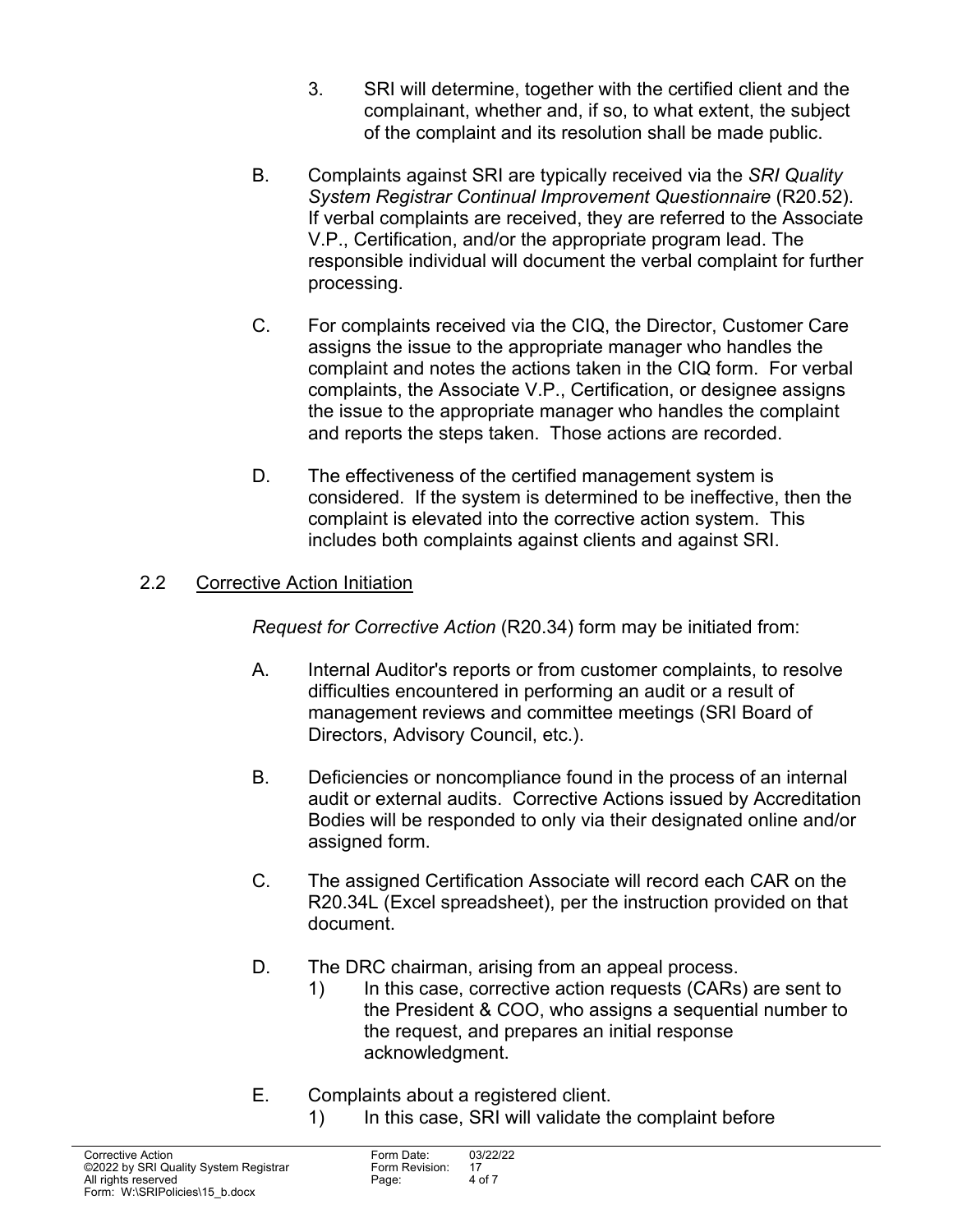proceeding with the corrective action process.

 Corrective action responses (CARs) must be initiated and documented for any unresolved formal customer complaint or significant negative action from any party (customer, supplier, auditor, accreditation body, etc.).

 SRI utilizes the *SRI Quality System Registrar Continual Improvement Questionnaire* (R20.52). A client is distributed copies to capture continual improvement comments or complaints. Feedback is circulated to all management personnel and any significant requests for continual improvement or material complaints may become part of the corrective action system.

# 2.3 Problem Analysis

 Personnel, including those acting in a managerial capacity, should not be assigned to investigate an external complaint or dispute, if they have been directly involved in activities toward the organization or other party involved in the complaint or dispute, within the last two years, in a manner that may be perceived to affect the confidentiality, objectivity, or impartiality of the investigation. The problem analysis is the basis of correction and is used as a starting point for root cause analysis.

- .2 Nonconformances are classified into two categories dependent upon the severity and frequency of the nonconformance:
	- A. Major Nonconformance Any or all of the following:
		- 1) One or more (numbered) required management system elements have not been addressed;
		- 2) One or more (numbered) required management system elements have not been implemented and maintained;
		- 3) A situation when several similar or related nonconformances exist that, taken together, lead a reasonable auditor to conclude that one or more (numbered) required management system elements have not been addressed or implemented;
		- 4) Complaints from a third party/request for corrective action.
	- B. Minor Nonconformance: Non-systemic nonconformance that does not fall clearly into the category of a major nonconformance. A single observed lapse in a requirement that can be easily corrected. A nonconformance to a requirement in the system that is not likely to result in the failure of the system and/or materially reduce its ability to ensure controlled operations.
- .3 All major nonconformances require a root cause analysis using a problemsolving method. Although other problem-solving methods can be used, the preferred problem-solving method is a 5 WHY analysis documented within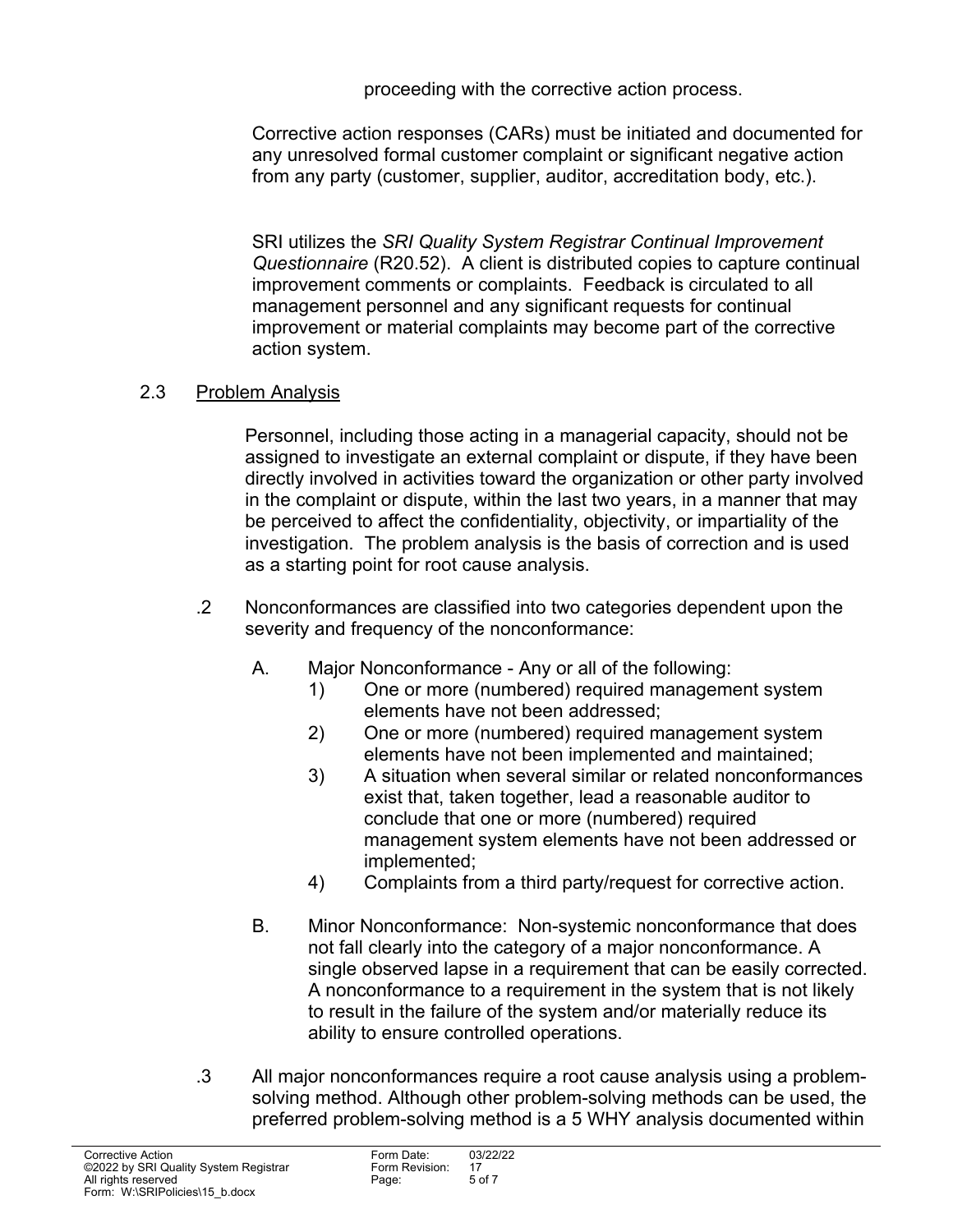the *Request for Corrective Action (CAR) (R20.34)* form. In any case, the problem-solving method shall be documented and maintained as a record. Non systemic, minor nonconformance, does not require a root cause analysis via the 5 WHY, correction shall be implemented. All nonconformances shall have the cause identified.

- .4 After receipt of a CAR, the responsible manager or delegate proceeds to investigate the situation requiring action, in consultation with the various persons who are involved in the activity, to establish the root cause, where required, and potential solution.
- .5 The manager or delegate must document the corrective action to be taken and respond in a timely manner. The manager or delegate reviews the suggested action with appropriate personnel and the President & COO or the designate.
	- a) The assigned Certification Associate will:
		- o manage and report the status of the corrective action responses during the weekly meeting.
		- o notify the Associate V.P., Certification when responses are not received by the due date.
	- b) For overdue responses, the Associate V.P., Certification will escalate the issue to the assigned individual's manager.
	- c) If responses continue to be tardy, the Associate V.P., Certification will address the CAR during the monthly Executive Meeting.

# 2.4 Corrective Action Implementation

 The President & COO or the designate approves implementation of the correction and corrective action(s) to be taken and the responsible manager is notified.

 After receiving approval for the correction and corrective actions, the responsible manager or delegate proceeds to implement the proposed actions. The responsible manager or delegate must complete the action plans in a timely manner according to schedule. The responsible manager or delegate will document, formally notify, and receive approval from the President & COO or the designate for any changes to the action plans or schedule.

 The President & COO or the designate follows up after notification that the plan has been fully implemented and verifies the implementation and the effectiveness of the action(s) taken.

 The Associate V.P., Certification will review the complaint corrective action files and submit a summary report for the management review process.

# 3.0 Records

3.1 Customer Complaint File and/or *SRI Quality System Registrar Continual*